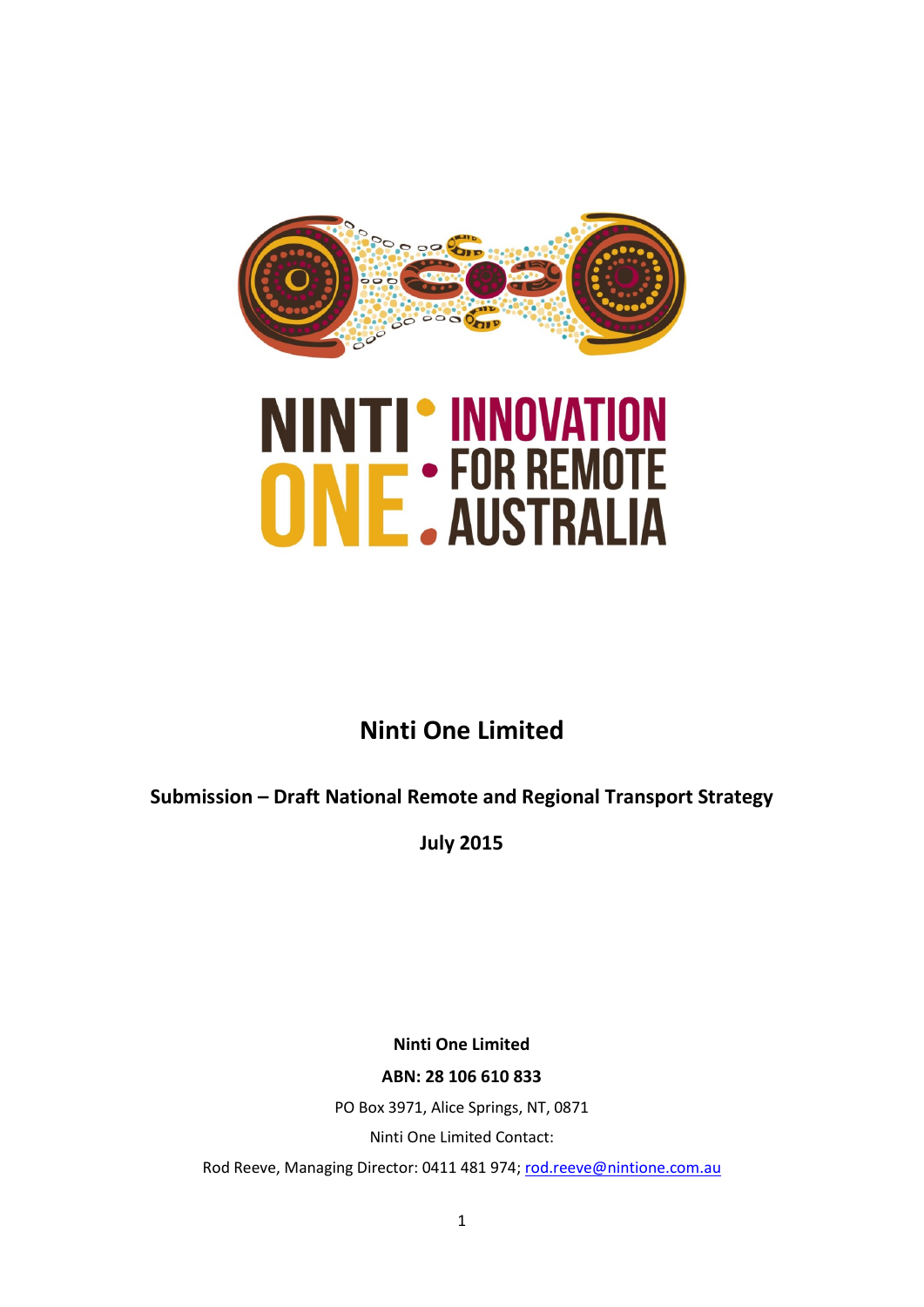# **Contents**

<span id="page-1-0"></span>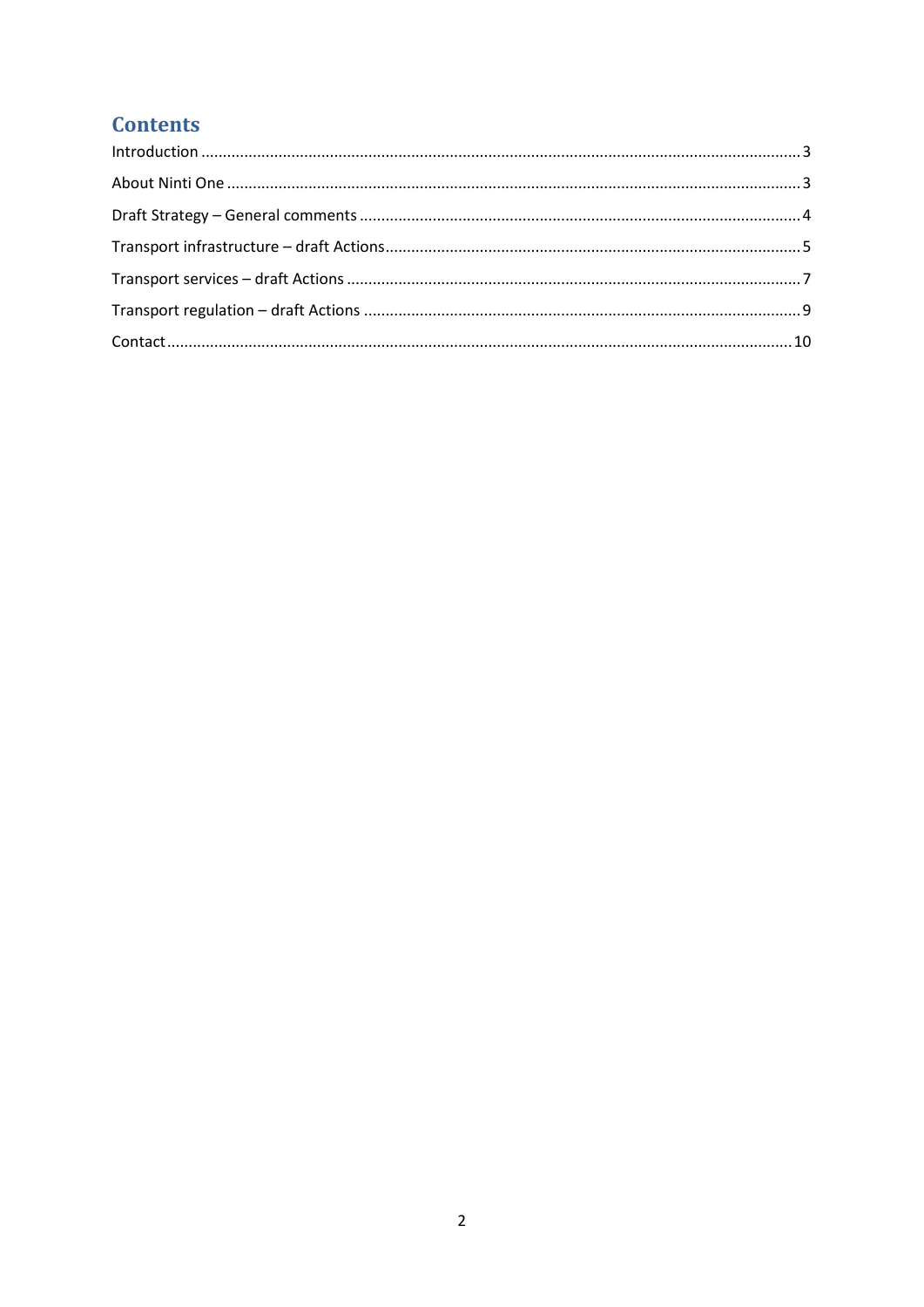# **Introduction**

Ninti One welcomes the opportunity to provide comments on the Transport and Infrastructure Council's draft National Remote and Regional Transport Strategy report. Our Cooperative Research Centre for Remote Economic Participation (CRC-REP) research projects 'Population Mobility and Labour Markets' and 'Transport Futures' have informed our response to the draft strategy.

# <span id="page-2-0"></span>**About Ninti One**

Established in 2003, Ninti One is a not-for-profit, independent national company that builds opportunities for people in remote Australia through research, innovation and community development.

Ninti One manages:

- the current activities and partnerships of the CRC-REP
- the commercialisation of the Intellectual Property from CRC-REP and the legacy projects from the former Desert Knowledge CRC (DKCRC)
- consultancy services related to the delivery and commercialisation of research for the benefit of Australians living in remote areas.

CRC-REP has three goals:

- To develop new ways to build resilience and strengthen regional communities and economies across remote Australia
- To build new enterprises and strengthen existing industries that provide jobs, livelihoods and incomes in remote areas
- To improve the education and training pathways in remote areas so that people have better opportunities to participate in the range of economies that exist.

Our CRC-REP 'Population Mobility and Labour Markets' and 'Transport Futures' research projects have particular relevance to the draft National Remote and Regional Transport Strategy. We are available to discuss with the Council how our research team can assist in the development of the final strategy.

More information on our activities can be found at [www.nintione.com.au](http://www.nintione.com.au/) an[d www.crc-rep.com.](http://www.crc-rep.com/)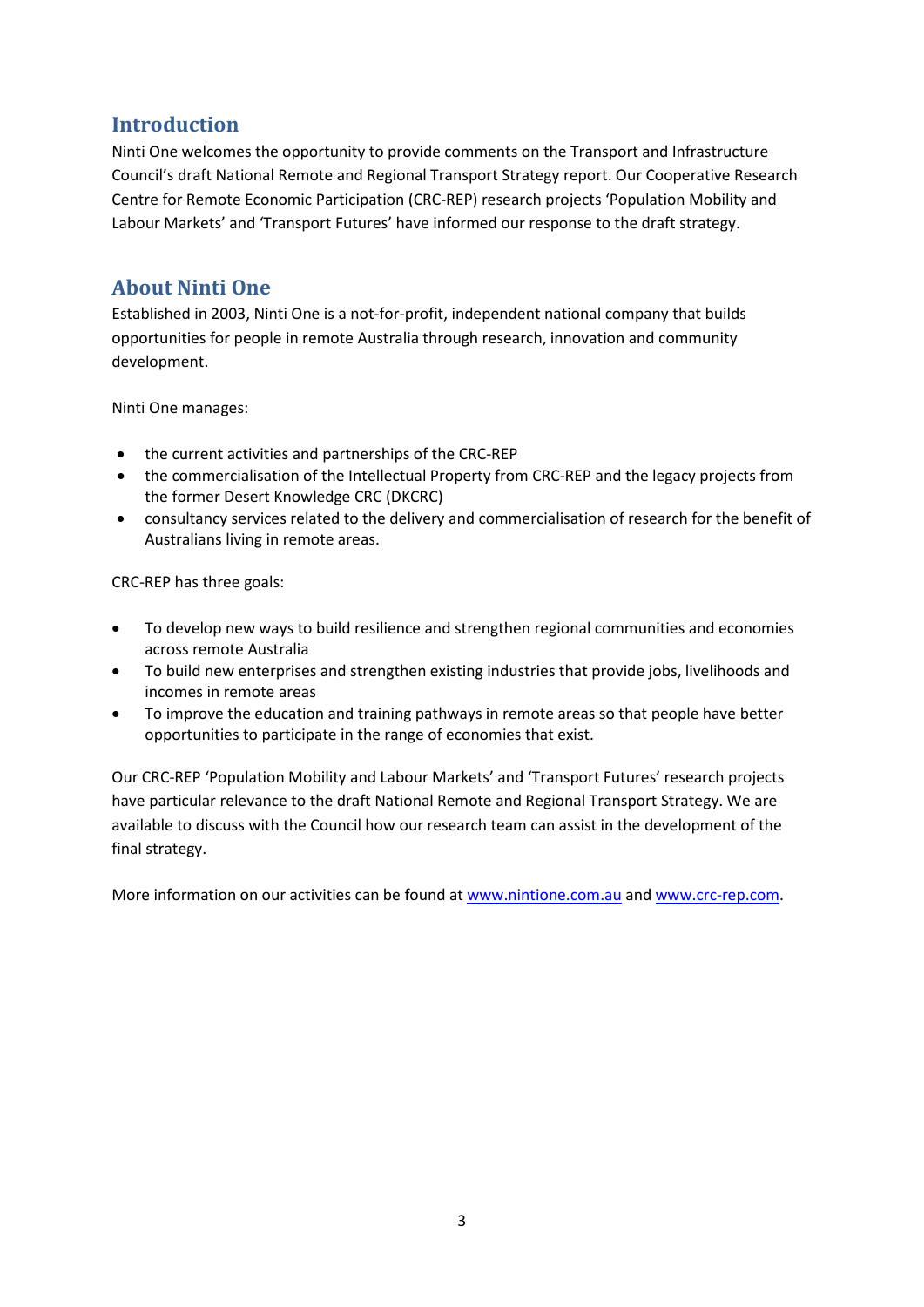# <span id="page-3-0"></span>**Draft Strategy – General comments**

Three of our staff attended the National Remote and Regional Transport Infrastructure and Services Forum in Alice Springs in May 2014. The comments made at the Forum have been well captured and synthesised in the draft strategy report.

The section in the report providing context information on remote Australia and the need for a remote transport strategy could be further enhanced by mentioning how important transport systems are for Aboriginal and Torres Strait Islander communities. Indeed, our research shows that mobility is crucial in terms of livelihoods and wellbeing as a way to sustain communities in and between multiple homelands. This is an essential characteristic of the culture and identity of the 130,000 Aboriginal and Torres Strait Islander people living in over 1,200 discrete communities across remote Australia.

While transport disadvantage is mentioned in the report, it could be useful to further describe its impacts on socio-economic exclusion and the loss of wellbeing. Our research indicates that around 25–35% of the average household budget is allocated to transport in very remote communities. As a result, people are in a critical situation of transport stress.

Our research findings indicate that there is an evident correlation between having a license and being employed. The DriveSafe NT – Driver Licensing Program (NT) mentioned on page 10 is therefore an outstanding initiative. We believe this program should be extended to other states.

In the sections below, we have made comments on the draft actions. We have also suggested further actions to be included in the Strategy to address some critical issues faced by remote residents.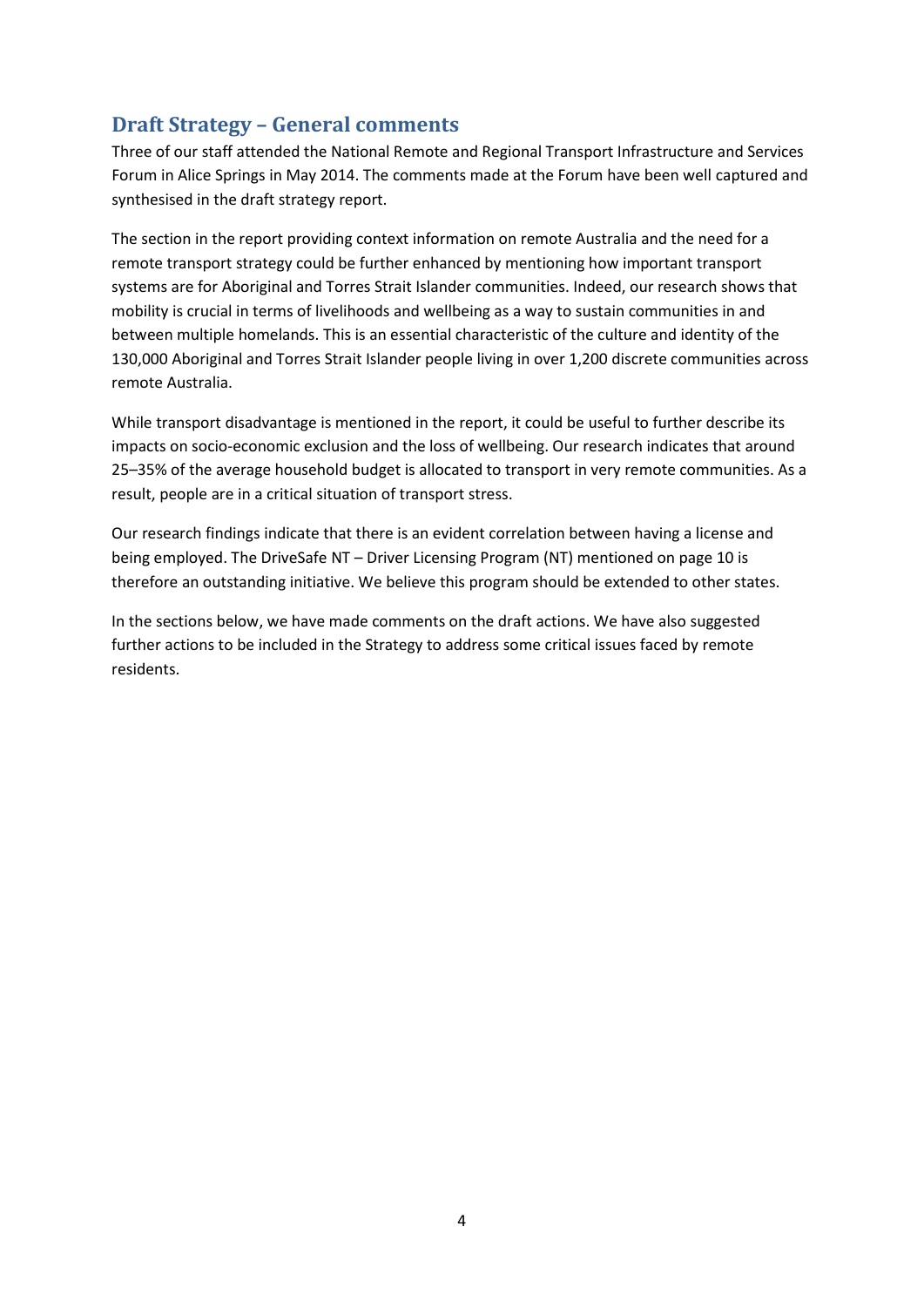# <span id="page-4-0"></span>**Transport infrastructure – draft Actions**

**Draft Action 1 Develop a national framework that facilitates private sector investment and developer contributions to support remote and regional transport infrastructure construction projects and transport services.**

### Priority: Very high

The draft report does not stress enough the fact that in general, transport infrastructure should be considered essentially as market-driven opportunities. Transport infrastructures involve large levels of capital expenditure and low levels of recovery, particularly in a remote context. The construction of transport infrastructure in remote communities currently provides limited opportunities for local employment. Indeed, the vast majority of employees involved in large infrastructure projects come from interstate or overseas and stay for the duration of the project in larger service centres. Maximising employment and economic opportunities for local communities should be integral to any future plans.

Currently there are significant gaps in terms of integrating different transport infrastructures (rail/road, air/rail/road, maritime/air, motorised/non-motorised). Targeted initiatives for multimodal infrastructure to maximise the connectivity of different existing transport networks are very likely to be higher performing and should be prioritised as such. However, for the largest remote communities located close to a large service centre, the expectation of reasonable long-term socioeconomic benefits might provide good business opportunities to engage in road-sealing projects. Our research findings indicate that in large very remote communities with a sealed road access, 15% more people commute for work than in communities which do not have access via sealed roads.

**Draft Action 2 Investigate the impact of establishing a national infrastructure funding allocation framework including dedicated funding streams and appropriate assessment methodology for remote and regional transport infrastructure that takes into account the unique circumstances of these areas and establish if necessary.**

### Priority: High

The draft strategy highlights the importance of designing new tools (such as Adjusted Cost Benefit Analyses and Strategic Merit Test) to evaluate the benefits of transport initiatives in accordance with recent developments such as the *National Land Transport Act 2014* and the National Guidelines on Transport System Management. There is a need to expand the use of these tools across State and Territory jurisdictions so that projects can be assessed in a consistent way across remote Australia. Our Transport Futures project focuses on studying and quantifying the broader benefits of transport programs and alternatives in remote areas. This includes improved health, transport safety, education, workforce participation, land use and environmental and socio-cultural outcomes; and decreased criminality. Such economic assessment tools should be used consistently to analyse, compare and prioritise both transport infrastructure and service projects. There is a need for more research focusing on evaluating transport projects' multiplier effects for market developments and wider socio-economic benefits. Ninti One can offer assistance in developing appropriate assessment methodologies for remote and very remote areas.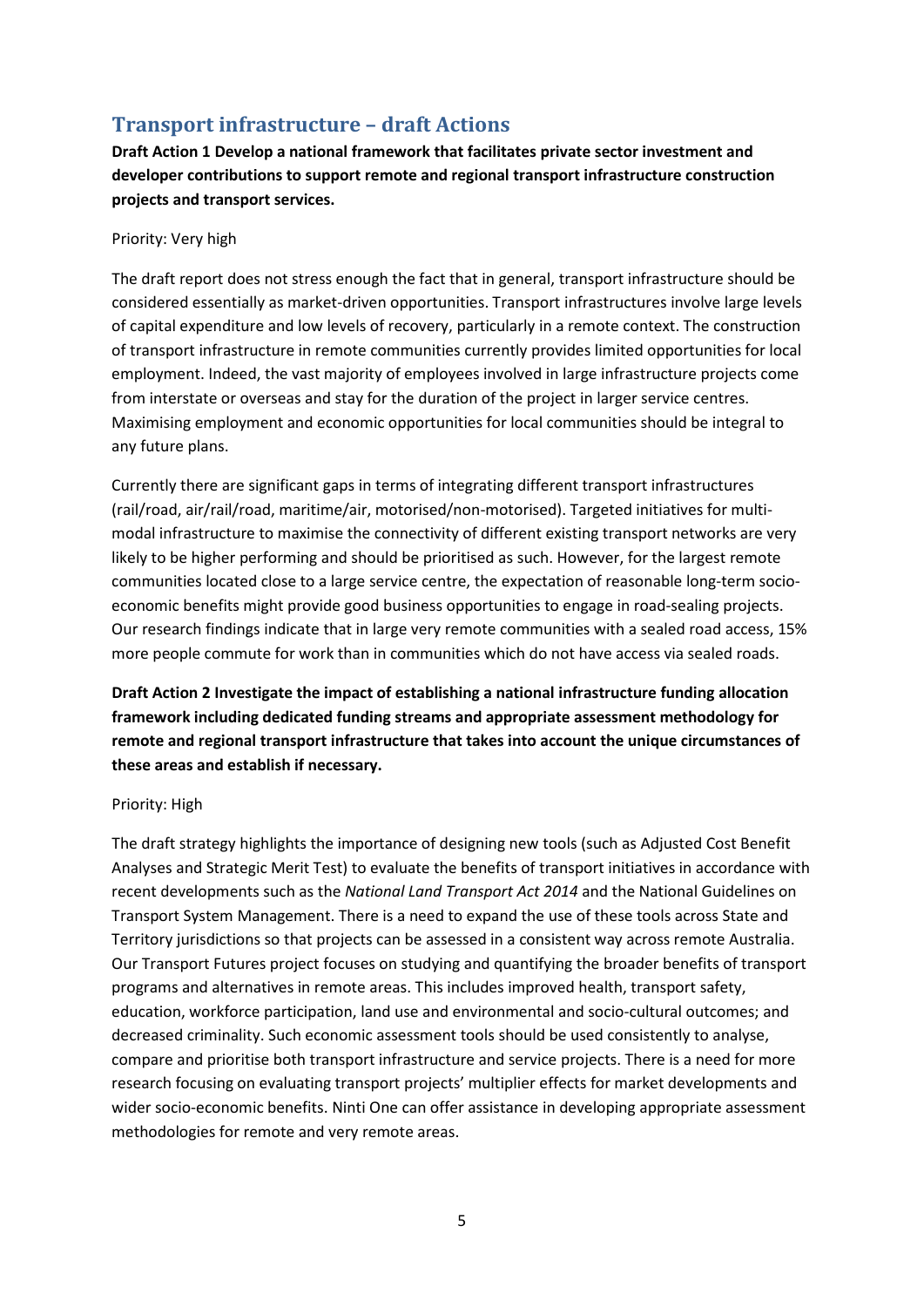**Draft Action 3 Establish national infrastructure planning and assessment guidelines to ensure whole of life costs and sustainability are determined in infrastructure design, and that infrastructure is fit for purpose and can be maintained to an appropriate standard once constructed.**

### Priority: Very high

Ninti One can offer assistance in developing a suitable CBA methodology for remote and very remote areas to ensure whole-of-life costs are properly determined and taken into account at design phase.

## **Draft Action 4 Establish a national rural and remote arterial road network development plan that focusses on key regional strategic secondary roads to complement the national freight network and associated strategies.**

### Priority: High

We support this action but believe there is a need for an overarching transport funding framework (as for Action 2) including national rural and remote arterial road network development plans. The 'Royalties for the Regions' funding program running in Western Australia mentioned on page 10 is under-discussed; it represents a benchmark model for transport funding. This should be further discussed in the context of combining funding for both infrastructures and services. Our research indicates a strong aspiration for implementing new local services within communities in general. Such services would help to reduce transport needs and depending of a variety of specific circumstances implementing new local services could act as a potential substation to road infrastructures. Indeed, shopping is a primary reason for people living in remote communities to travel to service centres, as shopping choices are limited and costs are high in remote-community stores.

### **Additional Actions to be considered:**

- A) We also believe there is a need to establish a national plan and funding allocation framework for the maintenance of infrastructure in remote areas. The plan should ensure it provides opportunities for local employment and businesses.
- B) Discussing the benefits of non-motorised active transport for large remote communities should be considered. Best-in-class pedestrian and cycling transport infrastructure exists in the Northern Territory. Actively promoting these forms of transport and expanding the urban networks with improved multi-modal connections (parking facilities corresponding to public transport stops and strategic planning for agglomeration hot spots) would have strong multiplier effects. This includes reduced transport time, reduced transport costs, reduced peak hour congestion, increased access to services, improved health and wellbeing, increased land value and increased sustainability.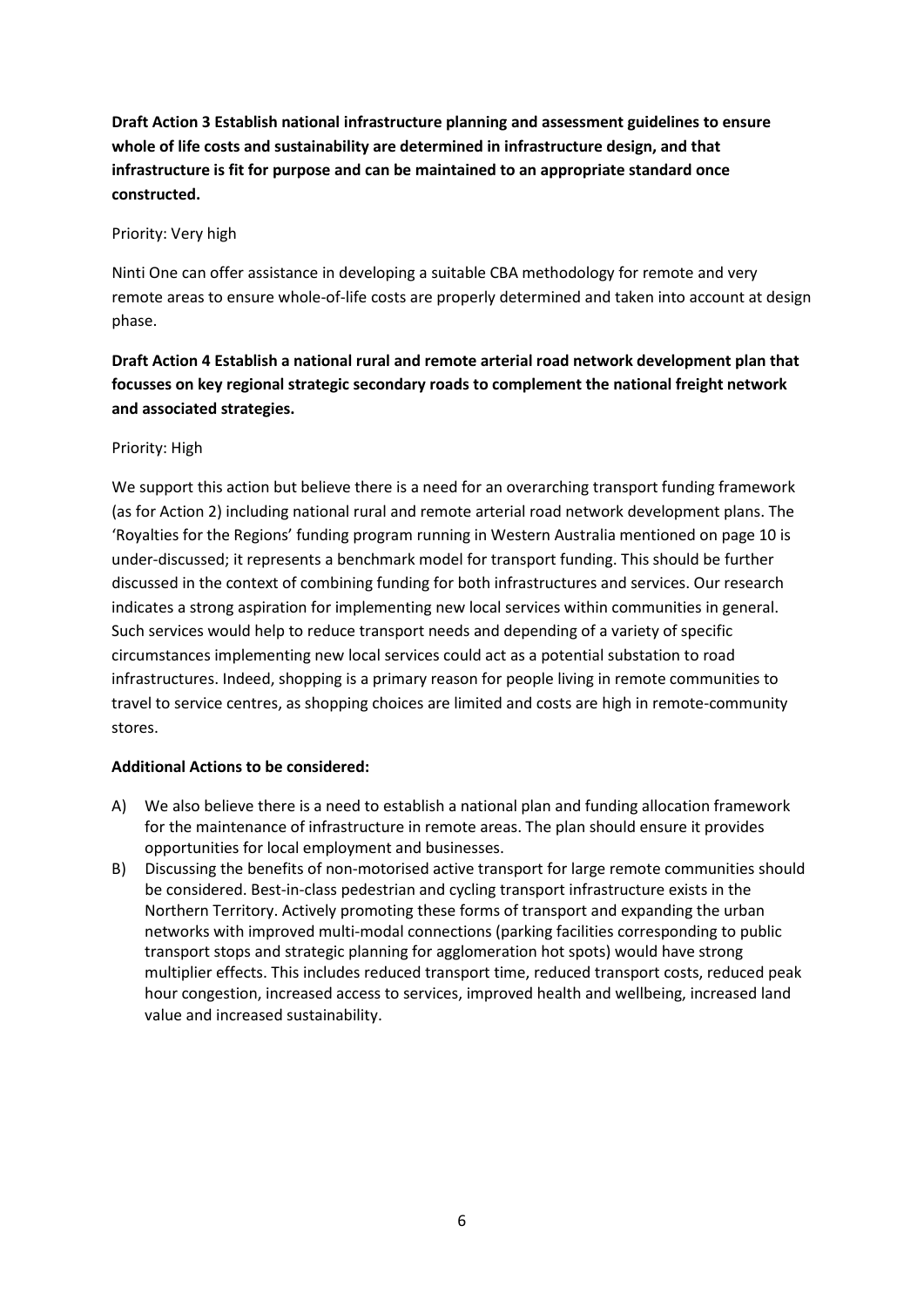# <span id="page-6-0"></span>**Transport services – draft Actions**

**Draft Action 1 Develop a community transport framework that supports the use of existing services and resources to develop sustainable community driven passenger services to improve linkages between remote communities and towns providing services.**

### Priority: Very high

We support this action but believe there is a need for an overarching transport services framework focusing on a variety of transport services (such as car-pooling and car sharing services, lowmotorised transport community fast recharge stations for larger remote agglomerations).

### **Draft Action 2 Explore a nationally centralised remote aerodrome administrative, management and service delivery approach, including funding arrangements.**

### Priority: Low

In the vast majority of remote communities, passenger air and/or maritime services support is economically unsustainable. The support for air and/or maritime infrastructures and services presumes high levels of funding for operational expenditure and has very limited returns in terms of local employment and wider benefits in communities with permanent road access. However, air and/or maritime services are essential in communities experiencing numerous road closures; targeted investments provide better returns when associated with strategic planning objectives in terms of essential service provision (with associated higher priorities in terms of regional management).

### **Draft Action 3 Implement plans to maximise employment and economic opportunities for local communities through transport infrastructure construction and maintenance projects and passenger and freight service provision.**

### Priority: Very high

At present, employment and economic opportunities for local communities are low. This is an area that requires innovative solutions and commitment. We strongly support the development of plans that will provide employment and economic opportunities at the local level. Based on our research, Ninti One can assist in providing advice to develop suitable plans to boost economic participation in remote communities.

### **Draft Action 5 Recommend to Telecommunications Ministers that a telecommunication plan based on key freight routes be developed for remote and regional Australia.**

### Priority: Very high

We strongly support this action. However, we believe it should be part of a broader telecommunications strategy for remote Australia. Indeed, remote Australia remains largely disconnected from the digital revolution due to a lack of adequate infrastructure and affordable and reliable services, and, for most, poor digital literacy. Ninti One is a founding member of the Broadband for the Bush Alliance (B4BA), which has a growing membership of organisations that are committed to the digital inclusion of remote and rural Australia. B4BA is calling for a targeted and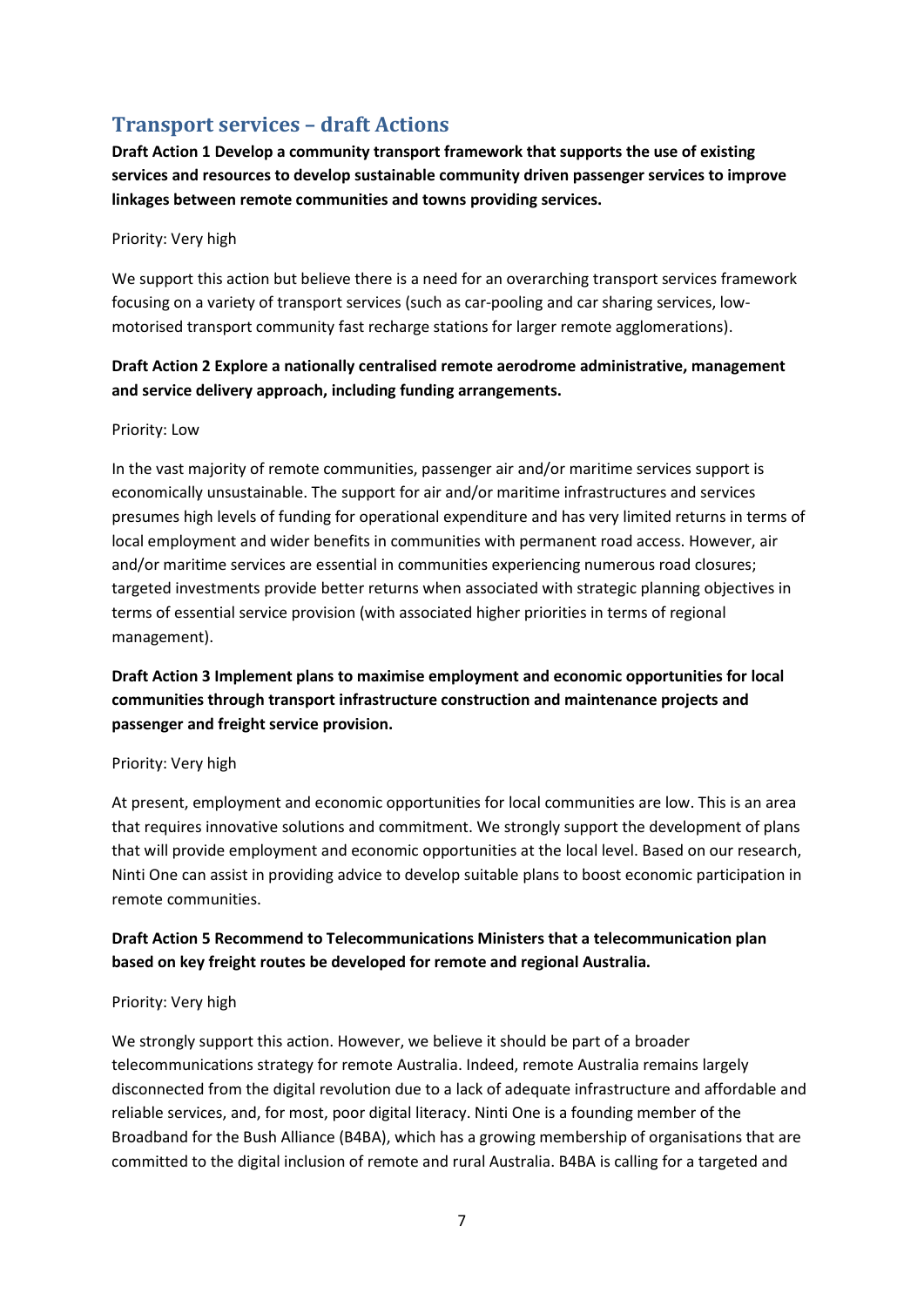well-resourced Remote Telecommunications Strategy (RTS) to ensure that remote Australians are not left behind. An RTS requires a multi-prong approach that addresses mobile coverage, appropriate infrastructure, pricing and digital literacy issues. Ninti One has expertise and capacity to work on the development of an appropriate RTS. More information about our work through the B4BA can be found a[t www.broadbandforthebush.com.au.](http://www.broadbandforthebush.com.au/)

### **Additional Action to be considered**

We believe there is a need for cross-jurisdiction collaboration for transport services. The remote public transport industry is highly fragmented regionally and performs poorly in comparison with other areas in Australia and internationally. About half of the 1,200 remote communities do not have access to public transport services. People living in border regions of States and Territories are also more often left marginalised from public transport access. Our research suggests that around 30% of the population living in isolated remote communities would like to see services to destinations other than just the nearest service centre. Furthermore, the average frequency is often limited to a weekly service in the communities that have access to public transport. These standards are equivalent to those in underdeveloped regions in Asia and Africa. Services are not integrated with each other. For example, there are no connection routes from the three operators in central Australia, no timetable integration and no interchange facilities. The only national operator to provide some services to some remote communities is the Greyhound bus.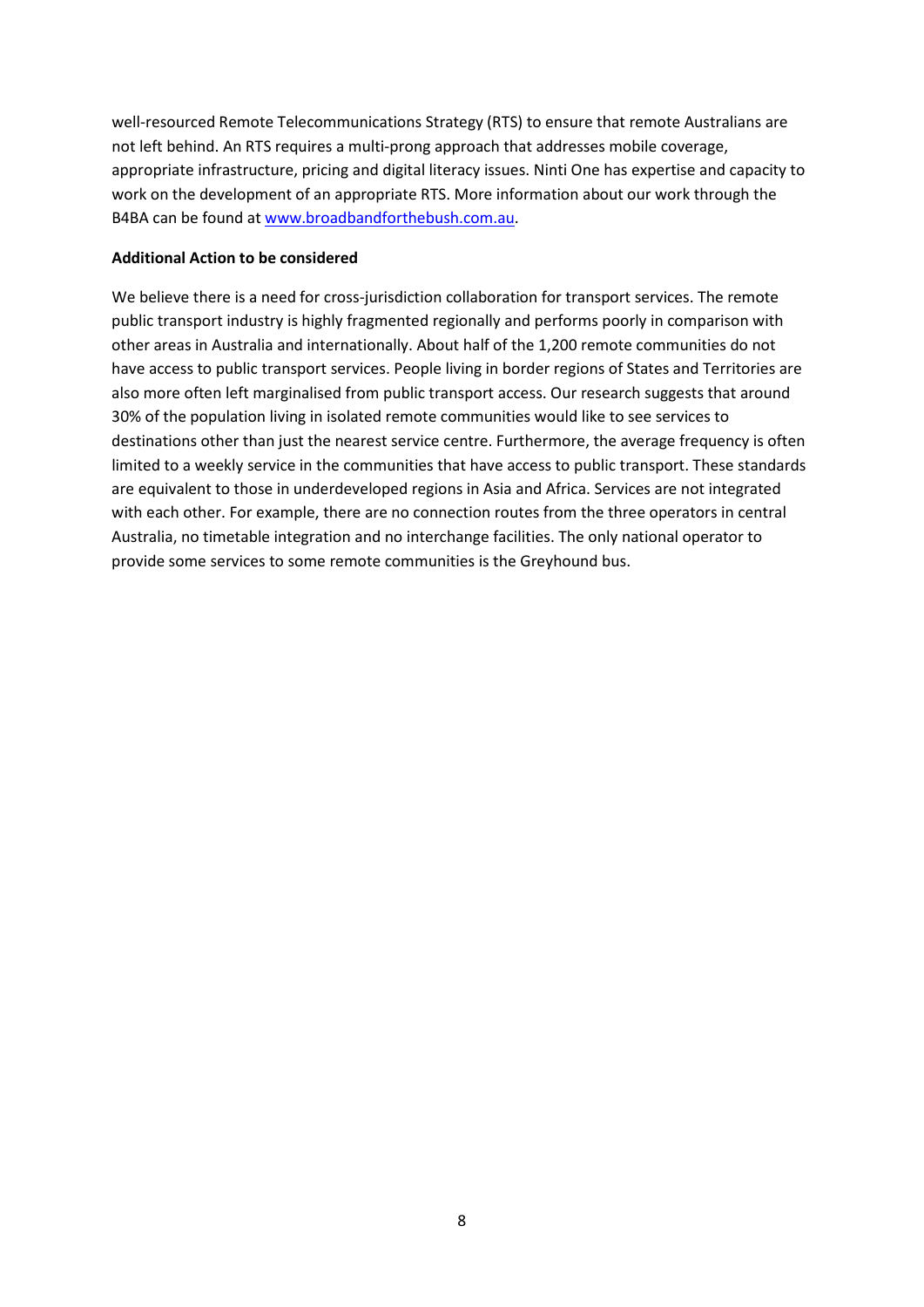# <span id="page-8-0"></span>**Transport regulation – draft Actions**

**Draft Action 1 Adopt more flexible risked-based regulatory approaches that aim to achieve consistency in access and operating conditions across borders, and reduce regulatory burden in remote and regional areas.**

### Priority: Very high

There is a need for cross-jurisdiction collaboration for transport projects other than transport infrastructures at different governmental levels. A framework with a leading organisation (combining different state and territory departments of transport, and other independent expert organisations) facilitating the cooperation between a variety of stakeholder for remote Australian transports could be considered.

### **Additional Actions to be considered**

- A) We suggest a review of registration concessions should be undertaken to include concessions for remote residents. Our research findings suggest that up to 40% of vehicles are not registered in Central Australian very remote communities. Registration concessions exist in every state and territory for pensioners and people with disability support. South Australia is the only state that provides a 50% concession reduction for people living in very remote areas. Extending the DriveSafe NT – Driver Licensing Program (NT) (mentioned on p. 10 of the draft strategy report) to registration access with specific discounts or incentives would have a particularly good prospect of decreasing driving-related offence rates (up to 35% of charges are related to a driving offence for Aboriginal and Torres Strait Islander people living in the Northern Territory).
- B) Concession levels for public transport should be reviewed at regional scales. In remote areas, concession levels when available are between 8% and 12% (i.e. Centre Bush Bus in Central Australia). By comparison, in urban areas, concessions are typically around 50%. In the urban areas of the Northern Territory, concessions are between 66.65% and 71.5%. Commonly, public buses and trains receive around 50% of public subsidy. Our research indicates that a vast majority of Aboriginal and Torres Strait Islander people see high public transport fares as a barrier to mobility. In Central Australia, 85% of users are women, young adults and children.
- C) Capping or discounting fuel prices in remote Australia could positively rebalance mobility practices and increase the economic viability of petrol stations in remote areas and result in more resilient community businesses involved in fuel distribution. Our research shows that household expenditure on fuel represents between 5% and 15% of average household incomes in very remote communities as opposed to 4.1% nationally. Despite average vehicle occupancy being three times higher in very remote communities, the average household fuel expenditure is about 20% higher because of both high fuel prices (30–70% higher) and long driving distances. In our recent Transport Futures survey, we found that 62% of the respondents declared that high fuel costs were a major transport issue. Very remote communities are obviously disadvantaged by both high supply chain costs of fuel distribution and high retailer profit margins, further increasing fuel costs as well as the current fuel excise system (the fuel excise corresponds to 38.5% of the overall cost and a 10–20% proportional increase of the fuel prices in very remote communities).
- D) With the National Disability Insurance Scheme (NDIS), develop strategies to increase access to specialised transport services. Our research shows that 80% of people with disability / low mobility in remote communities have no access to transport.
- E) Emission reduction strategies should be explored. Indeed, emissions associated with road transport alone represent 15% of the total greenhouse gas emissions in Australia. People living in remote Australia have the largest transport-related greenhouse gas emission per person in the world.